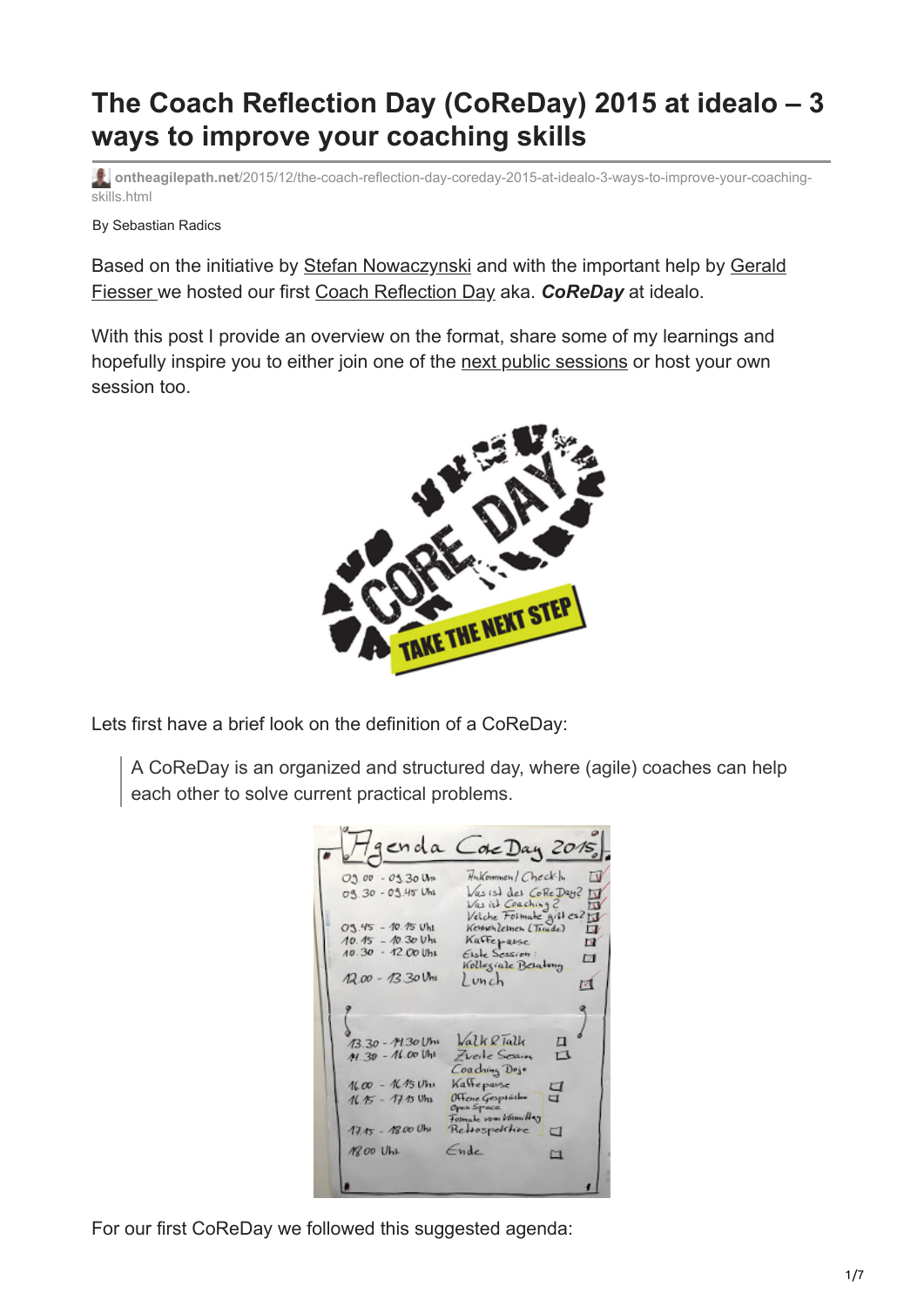- 1. A brief overview on the agenda and CoReDay format
- 2. Get to know each other using a triad
- 3. *1st supervision session* we started with a *cooperative case advise* format
- 4. A longer lunch break followed by the *2nd format* we used a *Walk & Talk*
- 5. *3rd supervision session the coaching dojo*
- 6. A retrospective including a reflection on the used formats, key takeaways by every participant and wishes for improvements

Please have a look on the detailed agenda in the picture  $\odot$ Lets have a look on the formats in more detail...

### **Triad – Get to know each other**

A tiny format where groups of three – the triad – get together and everyone shortly introduces herself. When



finished they form new triads in a self organized way (sometimes leading to pairs or larger groups – but stabilizing in triads later on and with some reminders ;-).

A high engagement guaranteed, we used it as a fresh new way to get to know the participants.

### **Cooporative case advise**



It is one of the [formats we already use in our agile coach team](http://www.ontheagilepath.net/?p=20) but this time it was even more structured and followed 8 steps I'll briefly summarize.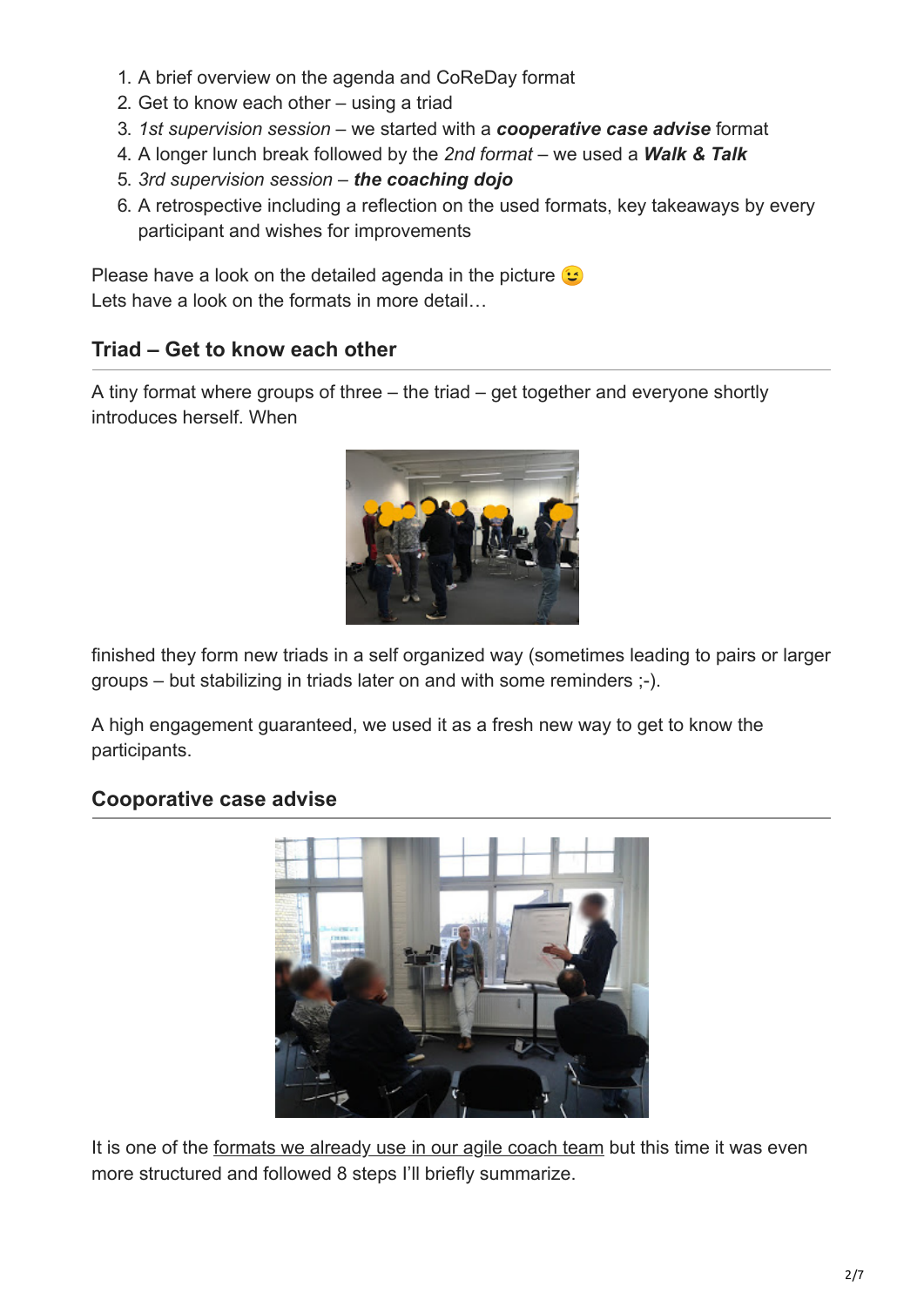At the beginning we formed groups of 5-7 members and provided one facilitator (tasks: briefly explain the format, time boxing, taking notes) for each group.

| <b>Part</b>  | What                                   | <b>Why</b>                                                                                                                                                                                |
|--------------|----------------------------------------|-------------------------------------------------------------------------------------------------------------------------------------------------------------------------------------------|
| $1 -$<br>10' | Case<br>selection                      | Usually one starts with a given case, thats why this step is only<br>necessary for the CoReDay.<br>We collected topics from the group, limited by the space of one<br>flip chart <b>t</b> |
|              |                                        | Followed by a dot voting selection of the topic to apply the<br>cooperative case advice for.                                                                                              |
|              |                                        | The member who suggested the topic becomes the person in the<br>hot seat - the case provider.                                                                                             |
| $2-$<br>10'  | Case<br>introduction                   | The case provider describes the case in all detail.<br>The facilitator helps to take notes and closes the 10' by asking: Is<br>there one important thing to add for this case?            |
|              |                                        | During this phase the group just listens.                                                                                                                                                 |
| $3 -$<br>10' | Questions<br>by the group              | Now it is the groups turn.<br>They have to ask all the questions necessary to further<br>understand the case and the case provider answers as best as<br>possible.                        |
|              |                                        | The facilitator asks the case provider and group to extract the<br>main question for the case.                                                                                            |
|              |                                        | The question should be visualized, best done by the case<br>provider, to ensure it is her language and connection to the case.                                                            |
| 4 –<br>10'   | <b>Hypotheses</b><br>about the<br>case | Ask the case provider to turn her back to the group – turn her to<br>no eye contact and just listening mode (can be tough<br>sometimes).                                                  |
|              |                                        | The group builds hypotheses – proposals intended to explain<br>certain facts or observations - about the case.                                                                            |
|              |                                        | The group (excluding the case provider) make assumptions<br>about the case and what could be the underlying reason and<br>circumstances.                                                  |
|              |                                        | The facilitator ensures that all hypotheses are captured so that<br>we can use them in further steps, either by taking notes himself<br>or asking the group to do it                      |
|              |                                        | (based on the groups experience we learned, that it is better<br>when the facilitator takes notes. It ensures an equal level of<br>engagement for all group members).                     |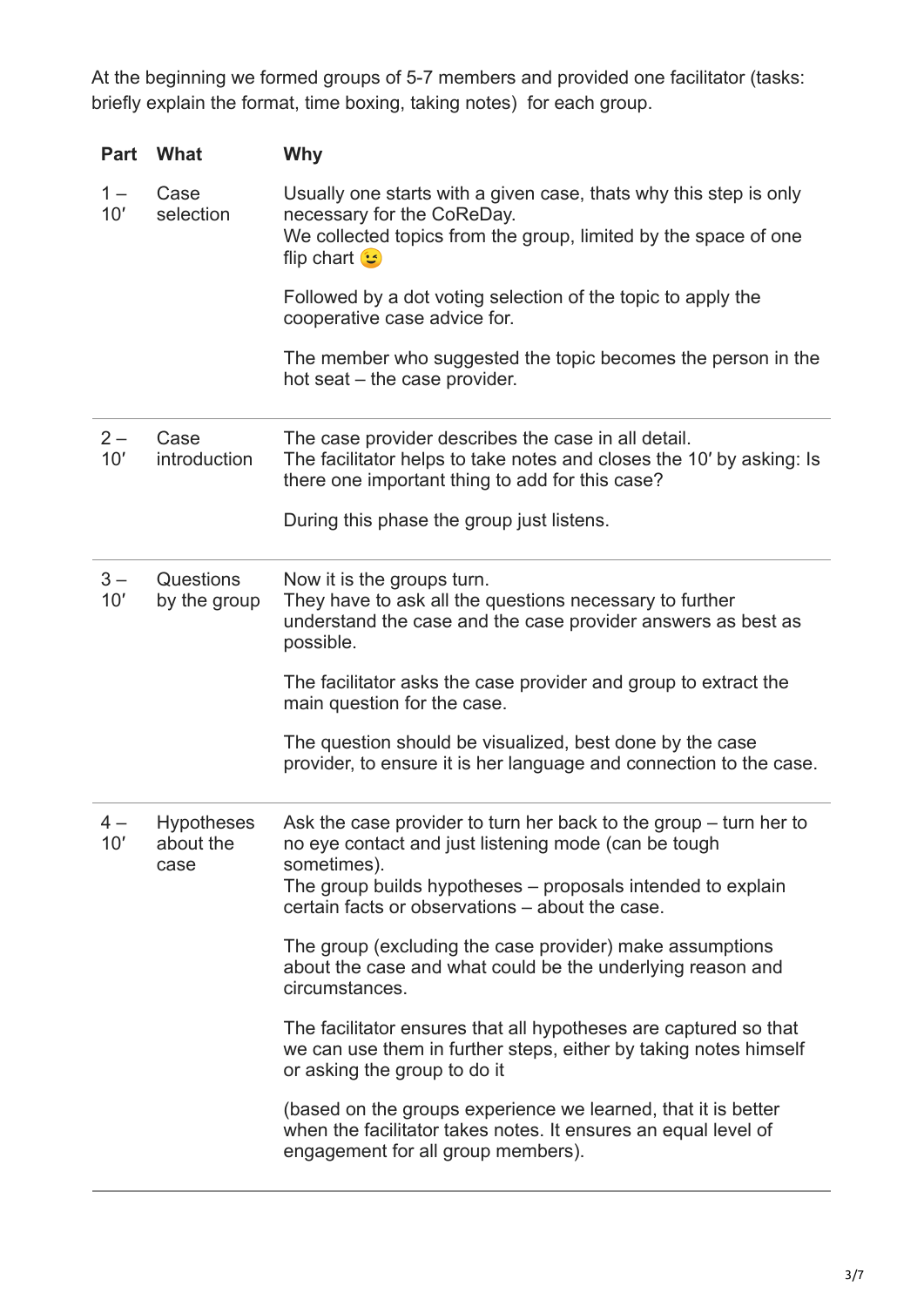| Part         | What                                       | Why                                                                                                                                                                                                                                                         |
|--------------|--------------------------------------------|-------------------------------------------------------------------------------------------------------------------------------------------------------------------------------------------------------------------------------------------------------------|
| $5-$<br>10'  | Reflection<br>on the<br>hypotheses         | Now it's time for the case provider to reflect on every hypothesis.<br>The group just listens. (In case there are clarifications necessary<br>short answers can be given)                                                                                   |
| $6-$<br>10'  | Options for<br>actions                     | Using the input from the case provider the group now has the<br>task to provide options for actions.<br>What are answers to the given question? What can the case<br>provider do next.                                                                      |
|              |                                            | Again time for the case provider to turn around, just listen and<br>avoid eye contact.                                                                                                                                                                      |
|              |                                            | A really important step as there are the groups different<br>perspectives used to solve the case providers problem.                                                                                                                                         |
|              |                                            | The facilitator (or a group member) ensures that all action<br>options are captured.                                                                                                                                                                        |
| $7 -$<br>10' | Reflection of<br>the options<br>for action | The case provider again joins the group and reflects on all<br>actions for options.<br>At the end of this reflection round the facilitator asks: "Do you<br>have a sufficient answer to your question <phrase original<br="" the="">question&gt;?"</phrase> |
| $8-$<br>10'  | Group<br>reflection                        | The group reflects on the cooperative case advise session.<br>What worked?                                                                                                                                                                                  |
|              |                                            | What was difficult?                                                                                                                                                                                                                                         |
|              |                                            | How did the case provider perceive the 60' minute working with<br>her case?                                                                                                                                                                                 |

### **Walk and Talk**

After a longer lunch break we used the format of a walk and talk to **activate**, to **train active listening** and **get to know each other** better (and maybe even to get to know yourself better).

The group builds pairs, if possible 2 member that don't know that much about one another.

The pair goes for a walk.

During the walk, one member starts talking about herself – in a 20′ timeframe. As a guidance you can provide the following questions:

- What makes it a great Agile Coach?
- What I'm good at already? What is easy?
- Where is my potential? What is difficult?
- What are my next steps of development?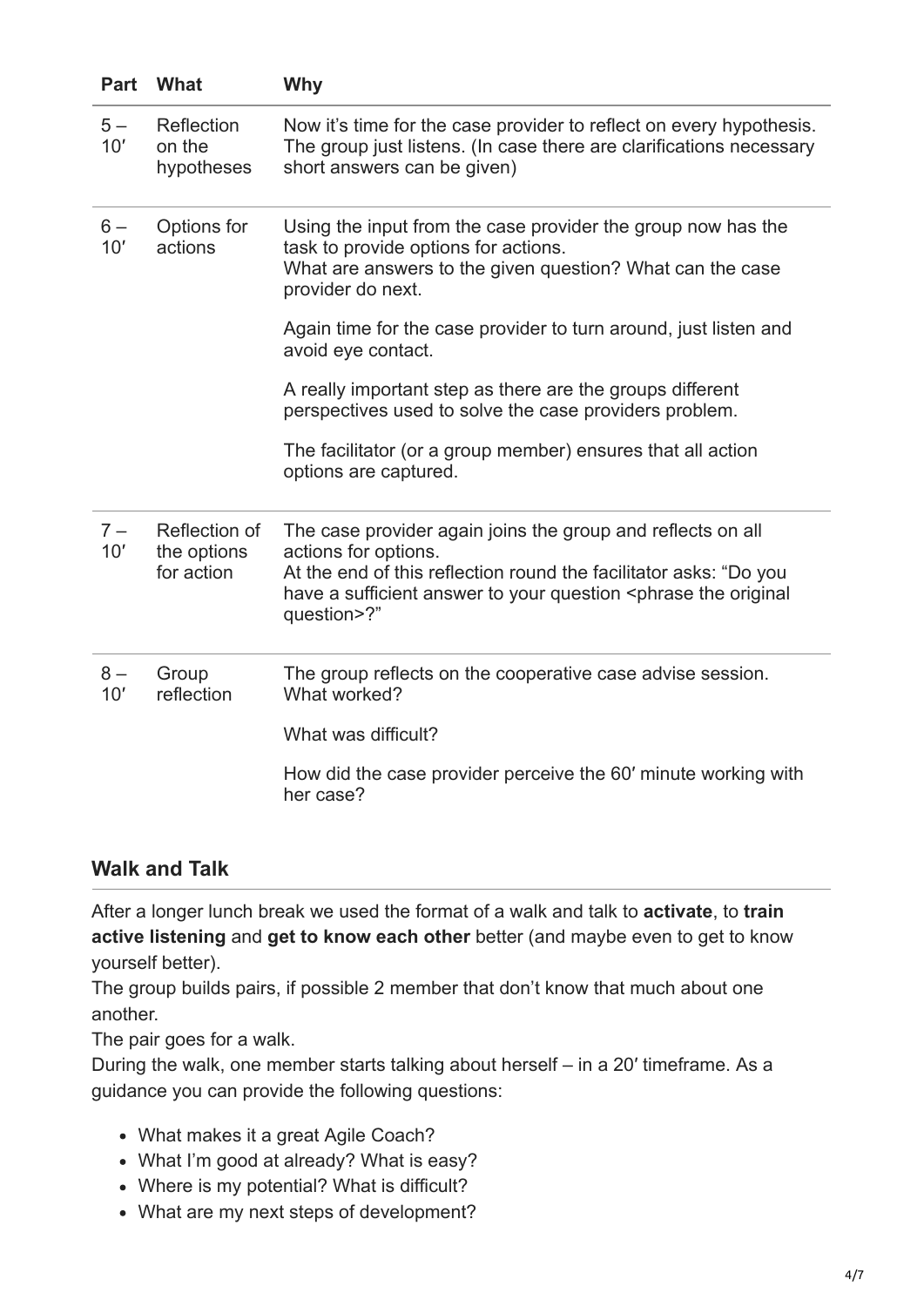It's important to not go into a dialogue (beside the active listening reflection questions) but really listen and let the peer talk 20 minutes. If there is silence, welcome it.

After the 40′, the pairs reflect on the impression form the walk and talk and return to the group.

## **Coaching Dojo**



Time for the next group coaching exercise. The coaching dojo.

Again one of the [formats we already use in our agile coach team](http://www.ontheagilepath.net/?p=20), but it got some additions that make this exercise even more interesting.

One can either reuse the groups already formed for the cooperative case advise or create new ones.

Using the previous groups can shorten the time to select the coaching topic – just select the 2nd rated topic. In addition the group members already know each other and there are fewer dynamics of new group building.

In our reflection round the participants recommended to form new groups but this could also be connected with the agile springer day format, as we use it to further exchange and networking.

### **How does it work**

The group distributes the following roles:

- a facilitator and observer, keeping timeboxes
- 1 case provider the coachee, who would like to solve a problem
- 2 or more coaches, who help the coachee to find a solution
- 2 or more observers, who intensively watch the coaching sessions

The provided case can be a real scenario or a fictive one.

### *As I learned, the aim of the coaching dojo is about learning how to coach and through this learning help the coachee finding a solution. But the solution does not have the focus.*

During the coaching sessions the coaches may ask for a *Click* to enter a meta level. In the meta level they either get recommendations and opinions from the other coaches or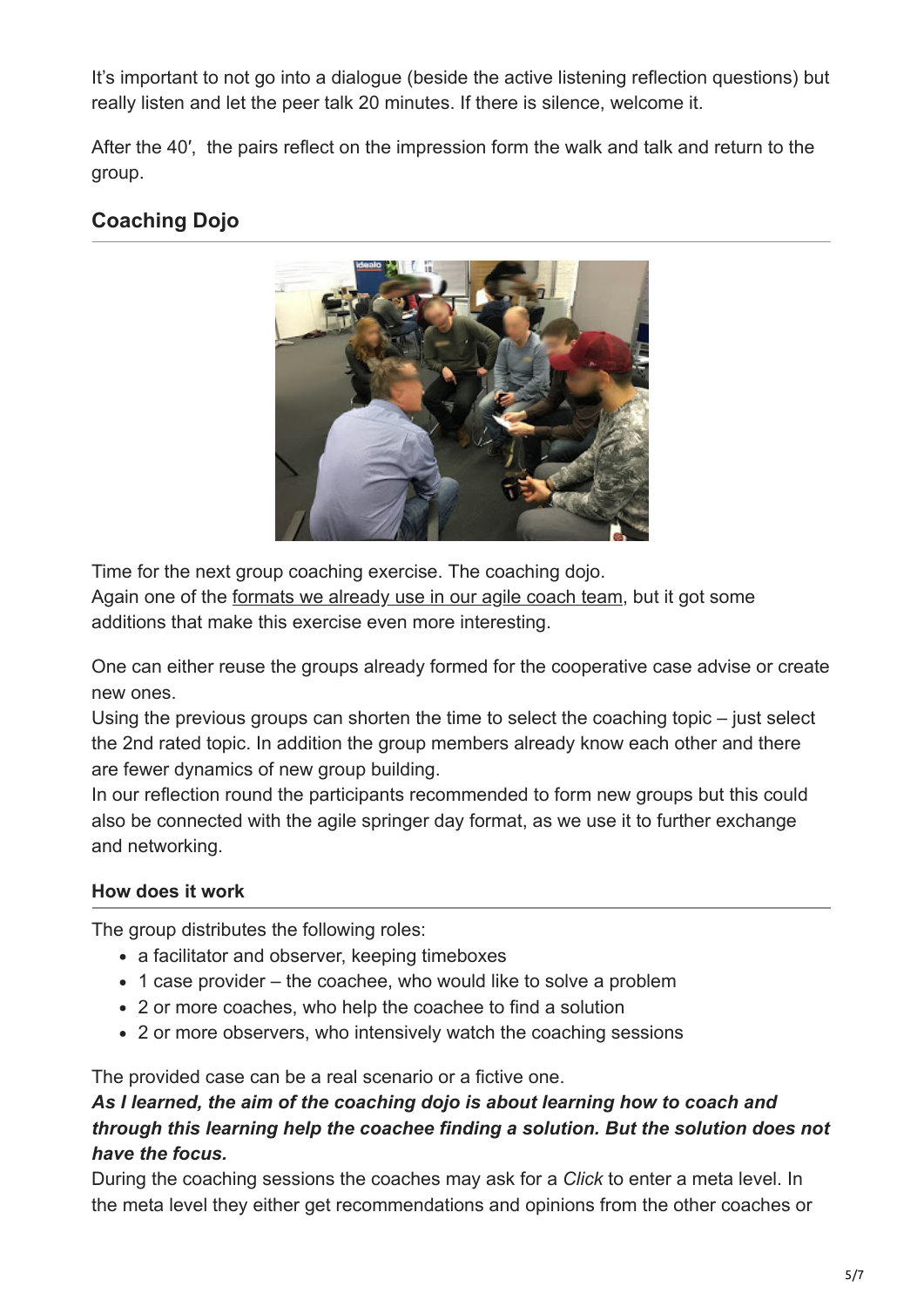observers or ask for a rewind to start the session in a earlier point and time trying to take a different road for helping the coachee finding its solution. The coaching dojo follows these steps:

| <b>Part</b>  | What                            | Why                                                                                                                                                                                                                                  |
|--------------|---------------------------------|--------------------------------------------------------------------------------------------------------------------------------------------------------------------------------------------------------------------------------------|
| $1 -$<br>10' | <b>Select</b><br>roles          | The group decides who acts in what role during the coaching dojo.<br>It's recommended to have one experienced coach working as the<br>coach to provide orientation for the other coaches.                                            |
| $2-$<br>5'   | Coaching<br>dojo<br>explanation | The format of the coaching dojo and especially click and rewind<br>are explained.                                                                                                                                                    |
| $3 -$<br>15' | Coaching<br>session 1           | The first coach works with the coachee. All observers take as<br>much notes as they can for the session.                                                                                                                             |
|              |                                 | They watch the type of questions and coaching techniques used,<br>the rapport between coach and coachee, body language and all<br>that could be helpful as feedback for further improving the<br>coaching.                           |
|              |                                 | The facilitator keeps the 15' time box!                                                                                                                                                                                              |
| $4-$<br>15'  | Coaching<br>session 2           | see above                                                                                                                                                                                                                            |
| $5-$<br>15'  | Coaching<br>session 3           | see above – either a session with a 3rd coach or a session with 2<br>coaches in parallel in case there are just 2 coaches available                                                                                                  |
| $6-$<br>10'  | Debriefing                      | The observers share their observations for all coaching sessions.<br>This can either be done in a format where all observers talk to one<br>another like having a cafe session or with direct feedback from<br>observers to coaches. |
|              |                                 | The facilitator takes notes, that can be shared in the whole<br>session.                                                                                                                                                             |

### **Closing with a retrospective**

So far it has been an intense day – lets check for feedback and recommendations to improve it for the next time.

With this group size we used a simple format by asking 3 questions that everyone should answer with one note. We arranged a circle and every took a note of his answer on a sticky note. This way we ensured later usage of the feedback.

The 3 questions:

- What one key take away from the CoReDay?
- What is your feedback on the used session formats (triage, cooperative case advise, walk and talk and coaching dojo)?
- What would you like to change for the next get together?